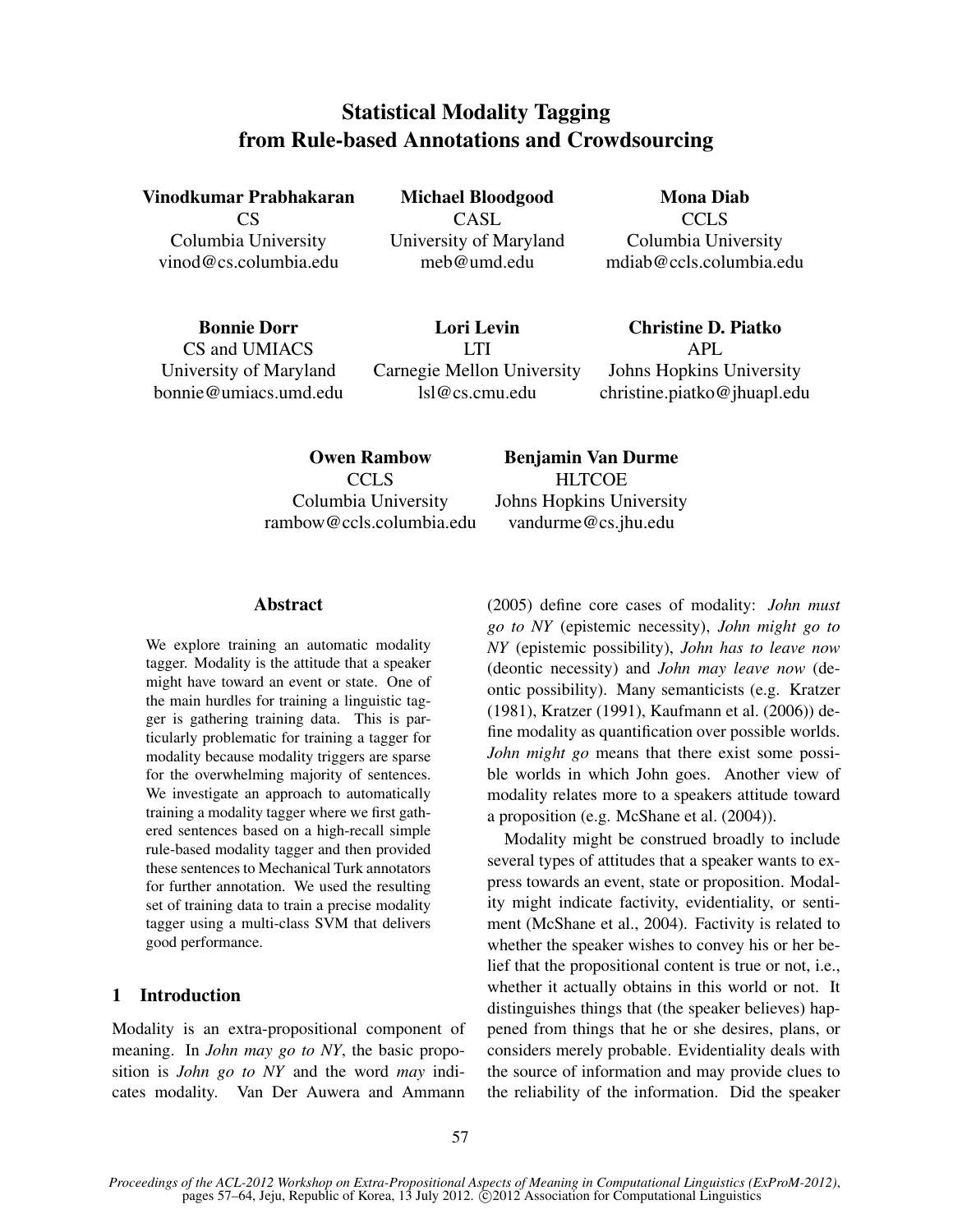have firsthand knowledge of what he or she is reporting, or was it hearsay or inferred from indirect evidence? Sentiment deals with a speaker's positive or negative feelings toward an event, state, or proposition.

In this paper, we focus on the following five modalities; we have investigated the belief/factivity modality previously (Diab et al., 2009b; Prabhakaran et al., 2010), and we leave other modalities to future work.

- Ability: can H do P?
- Effort: does H try to do P?
- Intention: does H intend P?
- Success: does H succeed in P?
- Want: does H want P?

We investigate automatically training a modality tagger by using multi-class Support Vector Machines (SVMs). One of the main hurdles for training a linguistic tagger is gathering training data. This is particularly problematic for training a modality tagger because modality triggers are sparse for the overwhelming majority of the sentences. Baker et al. (2010) created a modality tagger by using a semiautomatic approach for creating rules for a rulebased tagger. A pilot study revealed that it can boost recall well above the naturally occurring proportion of modality without annotated data but with only 60% precision. We investigated an approach where we first gathered sentences based on a simple modality tagger and then provided these sentences to annotators for further annotation, The resulting annotated data also preserved the level of inter-annotator agreement for each example so that learning algorithms could take that into account during training. Finally, the resulting set of annotations was used for training a modality tagger using SVMs, which gave a high precision indicating the success of this approach.

Section 2 discusses related work. Section 3 discusses our procedure for gathering training data. Section 4 discusses the machine learning setup and features used to train our modality tagger and presents experiments and results. Section 5 concludes and discusses future work.

## 2 Related Work

Previous related work includes TimeML (Sauri et al., 2006), which involves modality annotation on events, and Factbank (Sauri and Pustejovsky, 2009), where event mentions are marked with degree of factuality. Modality is also important in the detection of uncertainty and hedging. The CoNLL shared task in 2010 (Farkas et al., 2010) deals with automatic detection of uncertainty and hedging in Wikipedia and biomedical sentences.

Baker et al. (2010) and Baker et al. (2012) analyze a set of eight modalities which include belief, require and permit, in addition to the five modalities we focus on in this paper. They built a rule-based modality tagger using a semi-automatic approach to create rules. This earlier work differs from the work described in this paper in that the our emphasis is on the creation of an *automatic* modality tagger using machine learning techniques. Note that the annotation and automatic tagging of the belief modality (i.e., factivity) is described in more detail in (Diab et al., 2009b; Prabhakaran et al., 2010).

There has been a considerable amount of interest in modality in the biomedical domain. Negation, uncertainty, and hedging are annotated in the Bioscope corpus (Vincze et al., 2008), along with information about which words are in the scope of negation/uncertainty. The i2b2 NLP Shared Task in 2010 included a track for detecting assertion status (e.g. present, absent, possible, conditional, hypothetical etc.) of medical problems in clinical records. $<sup>1</sup>$  Apos-</sup> tolova et al. (2011) presents a rule-based system for the detection of negation and speculation scopes using the Bioscope corpus. Other studies emphasize the importance of detecting uncertainty in medical text summarization (Morante and Daelemans, 2009; Aramaki et al., 2009).

Modality has also received some attention in the context of certain applications. Earlier work describing the difficulty of correctly translating modality using machine translation includes (Sigurd and Gawrónska, 1994) and (Murata et al., 2005). Sigurd et al. (1994) write about rule based frameworks and how using alternate grammatical constructions such as the passive can improve the rendering of the modal in the target language. Murata et al. (2005)

<sup>1</sup> https://www.i2b2.org/NLP/Relations/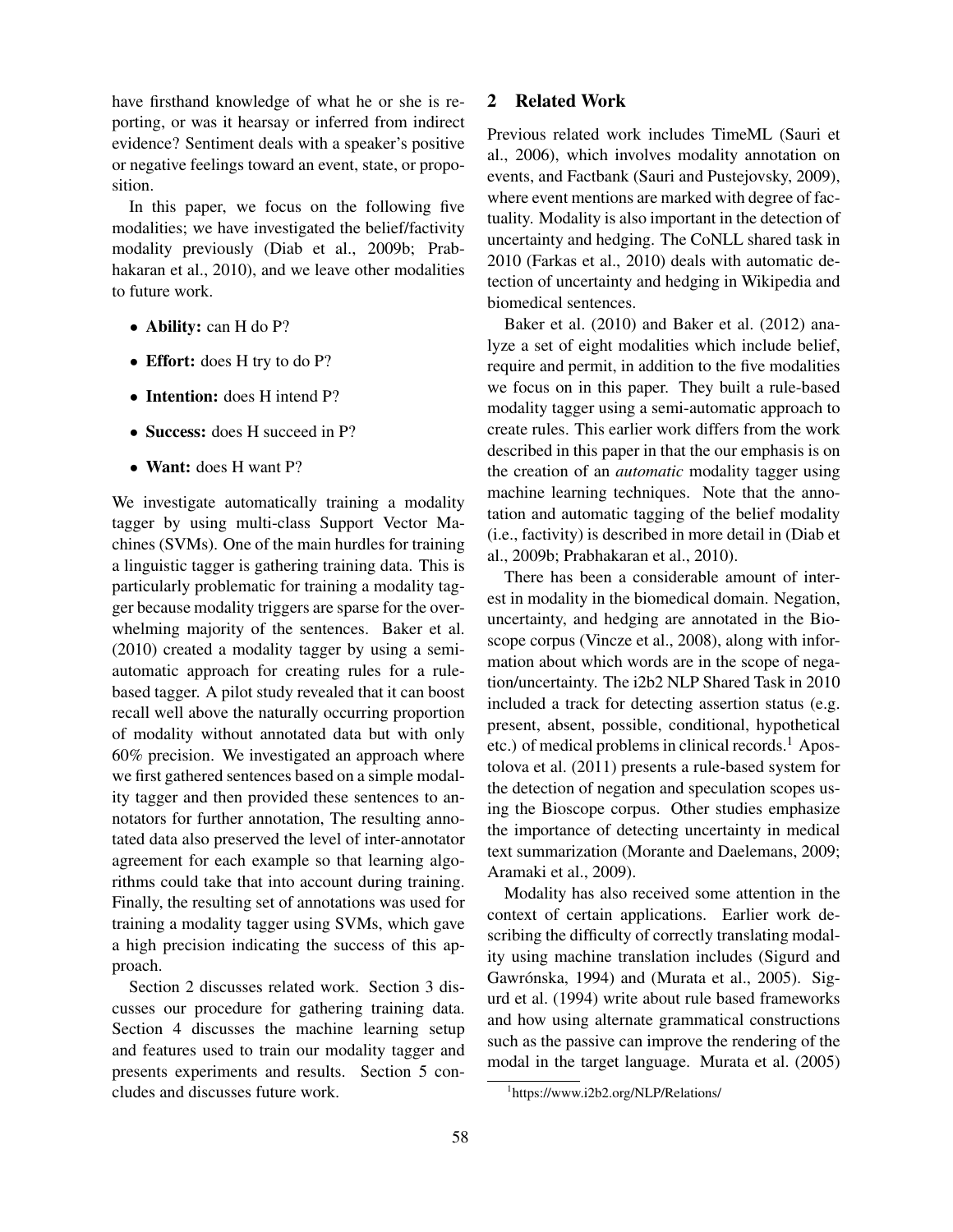analyze the translation of Japanese into English by several systems, showing they often render the present incorrectly as the progressive. The authors trained a support vector machine to specifically handle modal constructions, while our modal annotation approach is a part of a full translation system.

The textual entailment literature includes modality annotation schemes. Identifying modalities is important to determine whether a text entails a hypothesis. Bar-Haim et al. (2007) include polarity based rules and negation and modality annotation rules. The polarity rules are based on an independent polarity lexicon (Nairn et al., 2006). The annotation rules for negation and modality of predicates are based on identifying modal verbs, as well as conditional sentences and modal adverbials. The authors read the modality off parse trees directly using simple structural rules for modifiers.

## 3 Constructing Modality Training Data

In this section, we will discuss the procedure we followed to construct the training data for building the automatic modality tagger. In a pilot study, we obtained and ran the modality tagger described in (Baker et al., 2010) on the English side of the Urdu-English LDC language pack.<sup>2</sup> We randomly selected 1997 sentences that the tagger had labeled as not having the Want modality and posted them on Amazon Mechanical Turk (MTurk). Three different Turkers (MTurk annotators) marked, for each of the sentences, whether it contained the Want modality. Using majority rules as the Turker judgment, 95 (i.e., 4.76%) of these sentences were marked as having a Want modality. We also posted 1993 sentences that the tagger had labeled as having a Want modality and only 1238 of them were marked by the Turkers as having a Want modality. Therefore, the estimated precision of this type of approach is only around 60%.

Hence, we will not be able to use the (Baker et al., 2010) tagger to gather training data. Instead, our approach was to apply a simple tagger as a first pass, with positive examples subsequently handannotated using MTurk. We made use of sentence data from the Enron email corpus, $3$  derived from the

version owing to Fiore and Heer,<sup>4</sup> further processed as described by (Roark, 2009).<sup>5</sup>

To construct the simple tagger (the first pass), we used a lexicon of modality trigger words (e.g., *try, plan, aim, wish, want*) constructed by Baker et al. (2010). The tagger essentially tags each sentence that has a word in the lexicon with the corresponding modality. We wrote a few simple obvious filters for a handful of exceptional cases that arise due to the fact that our sentences are from e-mail. For example, we filtered out *best wishes* expressions, which otherwise would have been tagged as *Want* because of the word *wishes*.

The words that trigger modality occur with very different frequencies. If one is not careful, the training data may be dominated by only the commonly occurring trigger words and the learned tagger would then be biased towards these words. In order to ensure that our training data had a diverse set of examples containing many lexical triggers and not just a lot of examples with the same lexical trigger, for each modality we capped the number of sentences from a single trigger to be at most 50. After we had the set of sentences selected by the simple tagger, we posted them on MTurk for annotation.

The Turkers were asked to check a box indicating that the modality was not present in the sentence if the given modality was not expressed. If they did not check that box, then they were asked to highlight the target of the modality. Table 1 shows the number of sentences we posted on MTurk for each modality.<sup>6</sup> Three Turkers annotated each sentence. We restricted the task to Turkers who were adults, had greater than a 95% approval rating, and had completed at least 50 HITs (Human Intelligence Tasks) on MTurk. We paid US\$0.10 for each set of ten sentences.

Since our data was annotated by three Turkers, for training data we used only those examples for which at least two Turkers agreed on the modality and the target of the modality. This resulted in 1,008 examples. 674 examples had two Turkers agreeing and 334 had unanimous agreement. We kept track of the level of agreement for each example so that

<sup>2</sup>LDC Catalog No.: LDC2006E110.

<sup>3</sup> http://www-2.cs.cmu.edu/∼enron/

<sup>4</sup> http://bailando.sims.berkeley.edu/enron/enron.sql.gz

<sup>&</sup>lt;sup>5</sup>Data received through personal communication

<sup>&</sup>lt;sup>6</sup>More detailed statistics on MTurk annotations are available at http://hltcoe.jhu.edu/datasets/.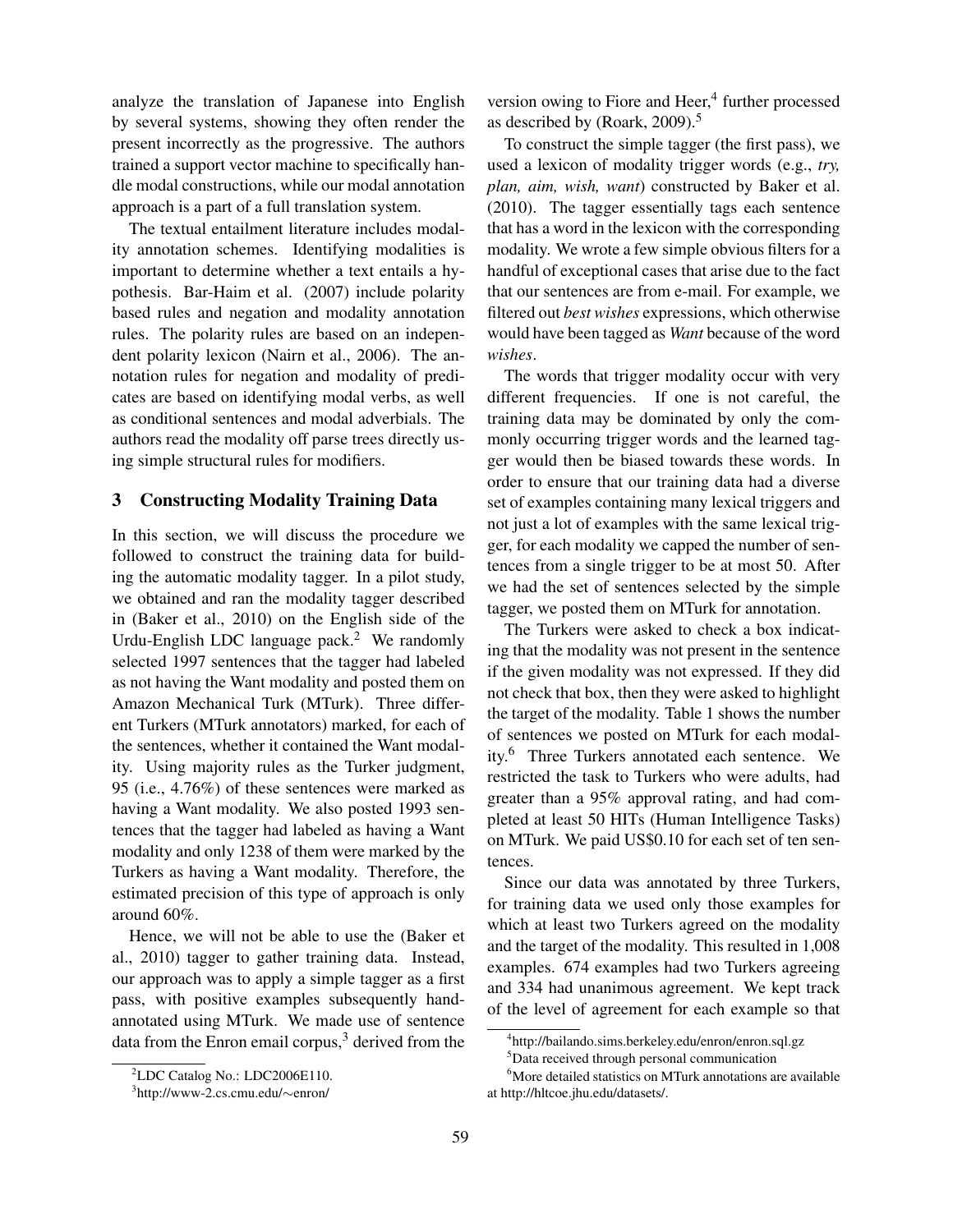| Modality       | Count |  |  |
|----------------|-------|--|--|
| Ability        | 190   |  |  |
| Effort         | 1350  |  |  |
| Intention      | 1320  |  |  |
| <b>Success</b> | 1160  |  |  |
| Want           | 1390  |  |  |

Table 1: For each modality, the number of sentences returned by the simple tagger that we posted on MTurk.

our learner could weight the examples differently depending on the level of inter-annotator agreement.

## 4 Multiclass SVM for Modality

In this section, we describe the automatic modality tagger we built using the MTurk annotations described in Section 3 as the training data. Section 4.1 describes the training and evaluation data. In Section 4.2, we present the machinery and Section 4.3 describes the features we used to train the tagger. In Section 4.4, we present various experiments and discuss results. Section 4.5, presents additional experiments using annotator confidence.

## 4.1 Data

For training, we used the data presented in Section 3. We refer to it as MTurk data in the rest of this paper. For evaluation, we selected a part of the LU Corpus (Diab et al., 2009a) (1228 sentences) and our expert annotated it with modality tags. We first used the high-recall simple modality tagger described in Section 3 to select the sentences with modalities. Out of the 235 sentences returned by the simple modality tagger, our expert removed the ones which did not in fact have a modality. In the remaining sentences (94 sentences), our expert annotated the target predicate. We refer to this as the Gold dataset in this paper. The MTurk and Gold datasets differ in terms of genres as well as annotators (Turker vs. Expert). The distribution of modalities in both MTurk and Gold annotations are given in Table 2.

#### 4.2 Approach

We applied a supervised learning framework using multi-class SVMs to automatically learn to tag

| Modality       | <b>MTurk</b> | Gold |
|----------------|--------------|------|
| Ability        | 6%           | 48%  |
| Effort         | 25%          | 10%  |
| Intention      | 30%          | 11%  |
| <b>Success</b> | 24%          | 9%   |
| Want           | 15%          | 23%  |

Table 2: Frequency of Modalities

modalities in context. For tagging, we used the Yamcha (Kudo and Matsumoto, 2003) sequence labeling system which uses the SVM<sup>light</sup> (Joachims, 1999) package for classification. We used *One versus All* method for multi-class classification on a quadratic kernel with a C value of 1. We report recall and precision on word tokens in our corpus for each modality. We also report  $F_{\beta=1}$  (F)-measure as the harmonic mean between (P)recision and (R)ecall.

#### 4.3 Features

We used lexical features at the token level which can be extracted without any parsing with relatively high accuracy. We use the term context width to denote the window of tokens whose features are considered for predicting the tag for a given token. For example, a context width of 2 means that the feature vector of any given token includes, in addition to its own features, those of 2 tokens before and after it as well as the tag prediction for 2 tokens before it. We did experiments varying the context width from 1 to 5 and found that a context width of 2 gives the optimal performance. All results reported in this paper are obtained with a context width of 2. For each token, we performed experiments using following lexical features:

- wordStem Word stem.
- wordLemma Word lemma.
- POS Word's POS tag.
- isNumeric Word is Numeric?
- verbType Modal/Auxiliary/Regular/Nil
- whichModal If the word is a modal verb, which modal?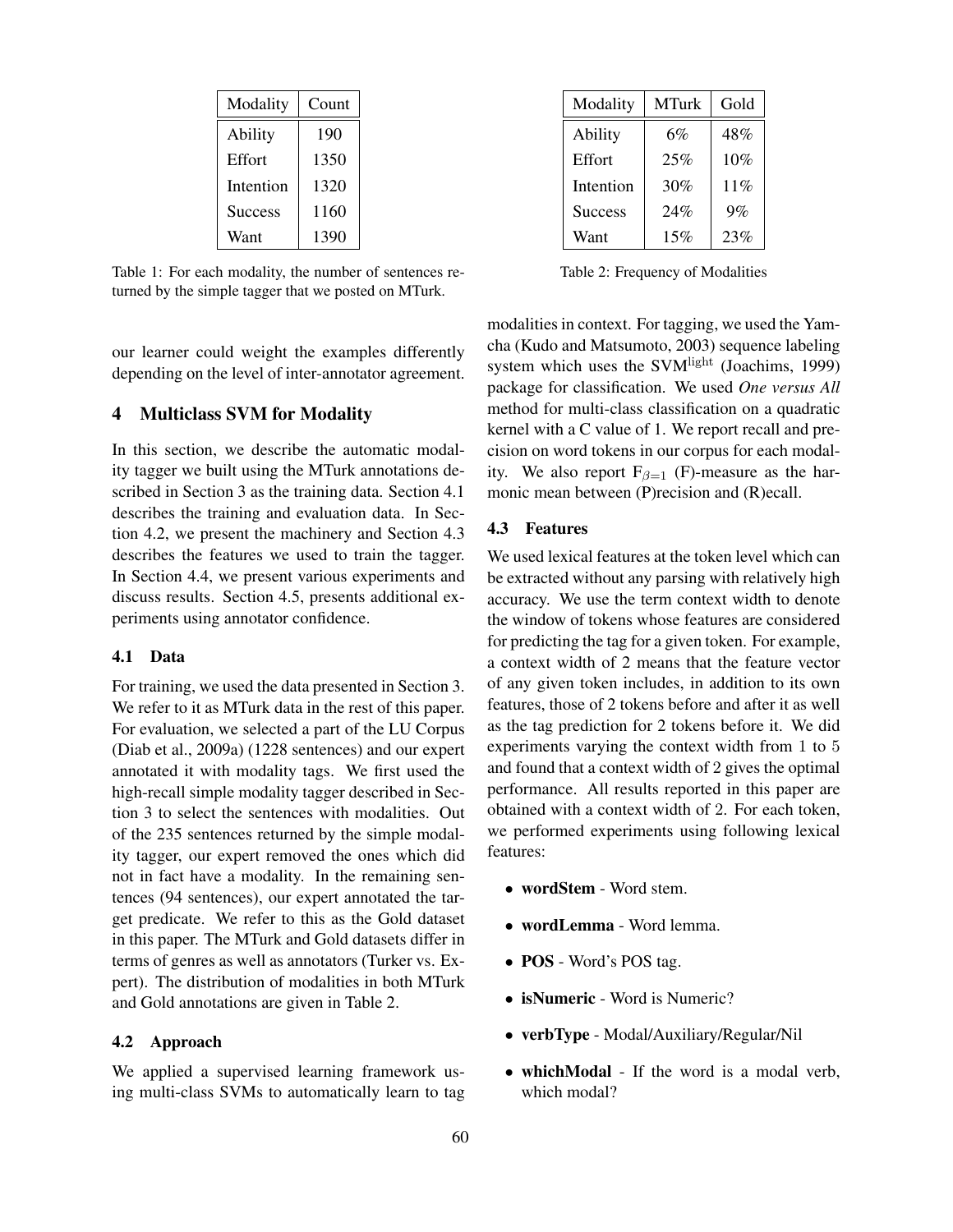We used the Porter stemmer (Porter, 1997) to obtain the stem of a word token. To determine the word lemma, we used an in-house lemmatizer using dictionary and morphological analysis to obtain the dictionary form of a word. We obtained POS tags from Stanford POS tagger and used those tags to determine *verbType* and *whichModal* features. The *verbType* feature is assigned a value 'Nil' if the word is not a verb and *whichModal* feature is assigned a value 'Nil' if the word is not a modal verb. The feature *isNumeric* is a binary feature denoting whether the token contains only digits or not.

## 4.4 Experiments and Results

In this section, we present experiments performed considering all the MTurk annotations where two annotators agreed and all the MTurk annotations where all three annotators agreed to be equally correct annotations. We present experiments applying differential weights for these annotations in Section 4.5. We performed 4-fold cross validation (4FCV) on MTurk data in order to select the best feature set configuration  $\phi$ . The best feature set obtained was wordStem, POS, whichModal with a context width of 2. For finding the best performing feature set - context width configuration, we did an exhaustive search on the feature space, pruning away features which were proven not useful by results at stages. Table 3 presents results obtained for each modality on 4-fold cross validation.

| Modality       | Precision | Recall | F Measure |
|----------------|-----------|--------|-----------|
| Ability        | 82.4      | 55.5   | 65.5      |
| Effort         | 95.1      | 82.8   | 88.5      |
| Intention      | 84.3      | 61.3   | 70.7      |
| <b>Success</b> | 93.2      | 76.6   | 83.8      |
| Want           | 88.4      | 64.3   | 74.3      |
| Overall        | 90.1      | 70.6   | 79.1      |

Table 3: Per modality results for best feature set  $\phi$  on 4-fold cross validation on MTurk data

We also trained a model on the entire MTurk data using the best feature set  $\phi$  and evaluated it against the Gold data. The results obtained for each modality on gold evaluation are given in Table 4. We attribute the lower performance on the Gold dataset to its difference from MTurk data. MTurk data is entirely from email threads, whereas Gold data contained sentences from newswire, letters and blogs in addition to emails. Furthermore, the annotation is different (Turkers vs expert). Finally, the distribution of modalities in both datasets is very different. For example, *Ability* modality was merely 6% of MTurk data compared to 48% in Gold data (see Table 2).

| Modality       | Precision | Recall | F Measure |
|----------------|-----------|--------|-----------|
| Ability        | 78.6      | 22.0   | 34.4      |
| Effort         | 85.7      | 60.0   | 70.6      |
| Intention      | 66.7      | 16.7   | 26.7      |
| <b>Success</b> | <b>NA</b> | 0.0    | <b>NA</b> |
| Want           | 92.3      | 50.0   | 64.9      |
| Overall        | 72.1      | 29.5   | 41.9      |

Table 4: Per modality results for best feature set  $\phi$  evaluated on Gold dataset

We obtained reasonable performances for *Effort* and *Want* modalities while the performance for other modalities was rather low. Also, the Gold dataset contained only 8 instances of *Success*, none of which was recognized by the tagger resulting in a recall of 0%. Precision (and, accordingly, F Measure) for *Success* was considered "not applicable" (NA), as no such tag was assigned.

## 4.5 Annotation Confidence Experiments

Our MTurk data contains sentence for which at least two of the three Turkers agreed on the modality and the target of the modality. In this section, we investigate the role of annotation confidence in training an automatic tagger. The annotation confidence is denoted by whether an annotation was agreed by only two annotators or was unanimous. We denote the set of sentences for which only two annotators agreed as  $Aqr<sub>2</sub>$  and that for which all three annotators agreed as  $Agr_3$ .

We present four training setups. The first setup is  $Tr23$  where we train a model using both  $Agr_2$ and  $Aqr_3$  with equal weights. This is the setup we used for results presented in the Section 4.4. Then, we have  $Tr2$  and  $Tr3$ , where we train using only  $Agr_2$  and  $Agr_3$  respectively. Then, for  $Tr23_W$ , we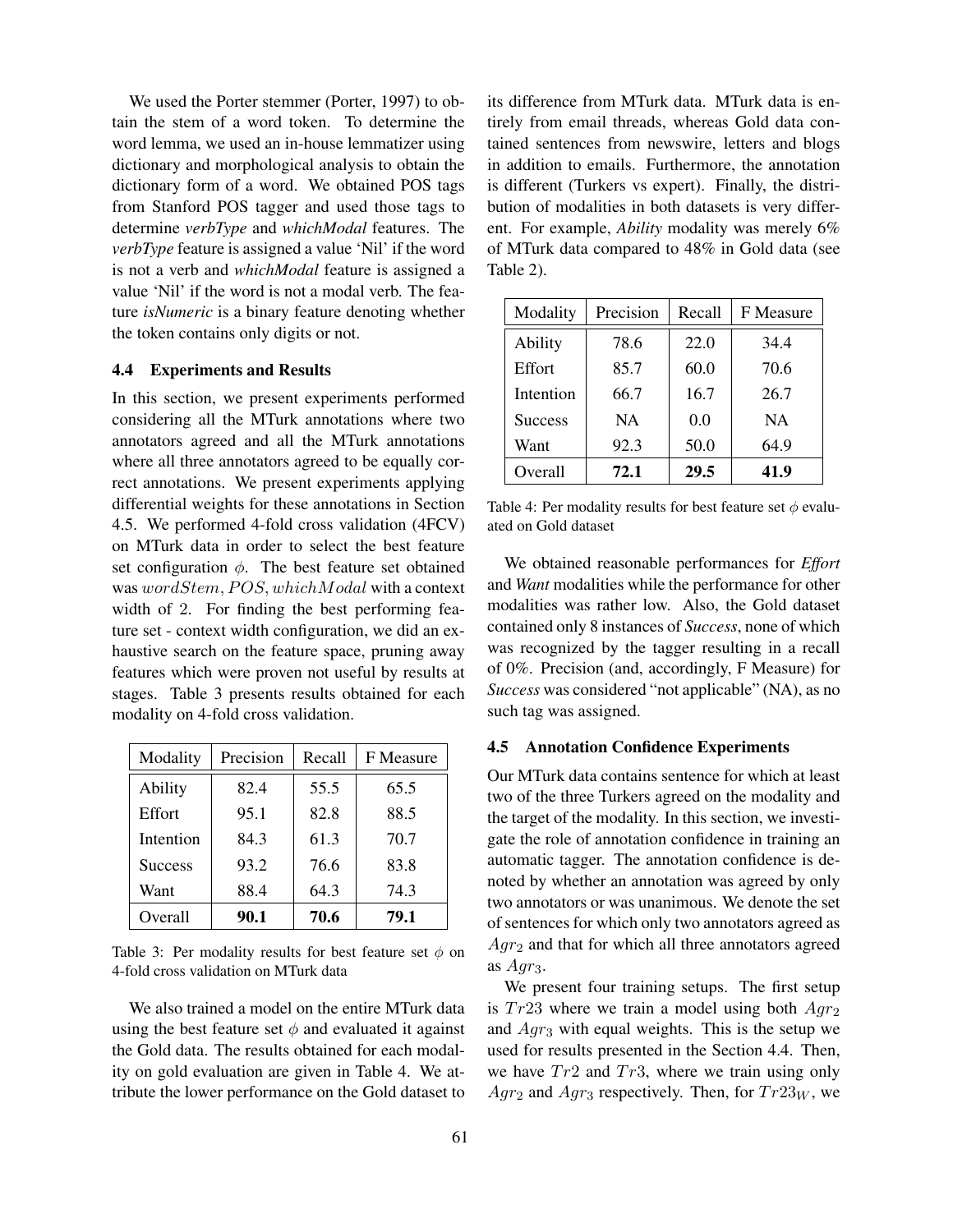| TrainingSetup | Tested on $Agr_2$ and $Agr_3$ |        | Tested on $Agr_3$ only |           |        |           |
|---------------|-------------------------------|--------|------------------------|-----------|--------|-----------|
|               | Precision                     | Recall | F Measure              | Precision | Recall | F Measure |
| Tr23          | 90.1                          | 70.6   | 79.1                   | 95.9      | 86.8   | 91.1      |
| Tr2           | 91.0                          | 66.1   | 76.5                   | 95.6      | 81.8   | 88.2      |
| Tr3           | 88.1                          | 52.3   | 65.6                   | 96.8      | 71.7   | 82.3      |
| $Tr23_W$      | 89.9                          | 70.5   | 79.0                   | 95.8      | 86.5   | 90.9      |

Table 5: Annotator Confidence Experiment Results; the best results per column are boldfaced (4-fold cross validation on MTurk Data)

train a model giving different cost values for  $Agr_2$ and Agr<sub>3</sub> examples. The SVMLight package allows users to input cost values  $c_i$  for each training instance separately.<sup>7</sup> We tuned this cost value for  $Agr_2$  and  $Agr_3$  examples and found the best value at 20 and 30 respectively.

For all four setups, we used feature set  $\phi$ . We performed 4-fold cross validation on MTurk data in two ways — we tested against a combination of  $Agr_2$ and  $Agr_3$ , and we tested against only  $Agr_3$ . Results of these experiments are presented in Table 5. We also present the results of evaluating a tagger trained on the whole MTurk data for each setup against the Gold annotation in Table 6. The  $Tr23$  tested on both  $Agr_2$  and  $Agr_3$  presented in Table 5 and  $Tr23$  tested on Gold data presented in Table 6 correspond to the results presented in Table 3 and Table 4 respectively.

| TrainingSetup | Precision | Recall | F Measure |
|---------------|-----------|--------|-----------|
| Tr23          | 72.1      | 29.5   | 41.9      |
| Tr2           | 67.4      | 27.6   | 39.2      |
| Tr3           | 74.1      | 19.1   | 30.3      |
| $Tr23_W$      | 73.3      | 31.4   | 44.0      |

Table 6: Annotator Confidence Experiment Results; the best results per column are boldfaced

(Evaluation against Gold)

One main observation is that including annotations of lower agreement, but still above a threshold (in our case,  $66.7\%$ ), is definitely helpful.  $Tr23$  outperformed both  $Tr2$  and  $Tr3$  in both recall and F-

measure in all evaluations. Also, even when evaluating against only the high confident  $Agr_3$  cases,  $Tr2$ gave a high gain in recall (10 .1 percentage points) over  $Tr3$ , with only a 1.2 percentage point loss on precision. We conjecture that this is because there are far more training instances in  $Tr2$  than in  $Tr3$ (674 vs 334), and that quantity beats quality.

Another important observation is the increase in performance by using varied costs for  $Aqr_2$  and  $Agr_3$  examples (the  $Tr23_W$  condition). Although it dropped the performance by 0.1 to 0.2 points in cross-validation F measure on the Enron corpora, it gained 2.1 points in Gold evaluation F measure. These results seem to indicate that differential weighting based on annotator agreement might have more beneficial impact when training a model that will be applied to a wide range of genres than when training a model with genre-specific data for application to data from the same genre. Put differently, using varied costs prevents genre over-fitting. We don't have a full explanation for this difference in behavior yet. We plan to explore this in future work.

## **Conclusion**

We have presented an innovative way of combining a high-recall simple tagger with Mechanical Turk annotations to produce training data for a modality tagger. We show that we obtain good performance on the same genre as this training corpus (annotated in the same manner), and reasonable performance across genres (annotated by an independent expert). We also present experiments utilizing the number of agreeing Turkers to choose cost values for training examples for the SVM. As future work, we plan to extend this approach to other modalities which are

<sup>&</sup>lt;sup>7</sup>This can be done by specifying 'cost:  $\lt$  value  $>$ ' after the label in each training instance. This feature has not yet been documented on the SVMlight website.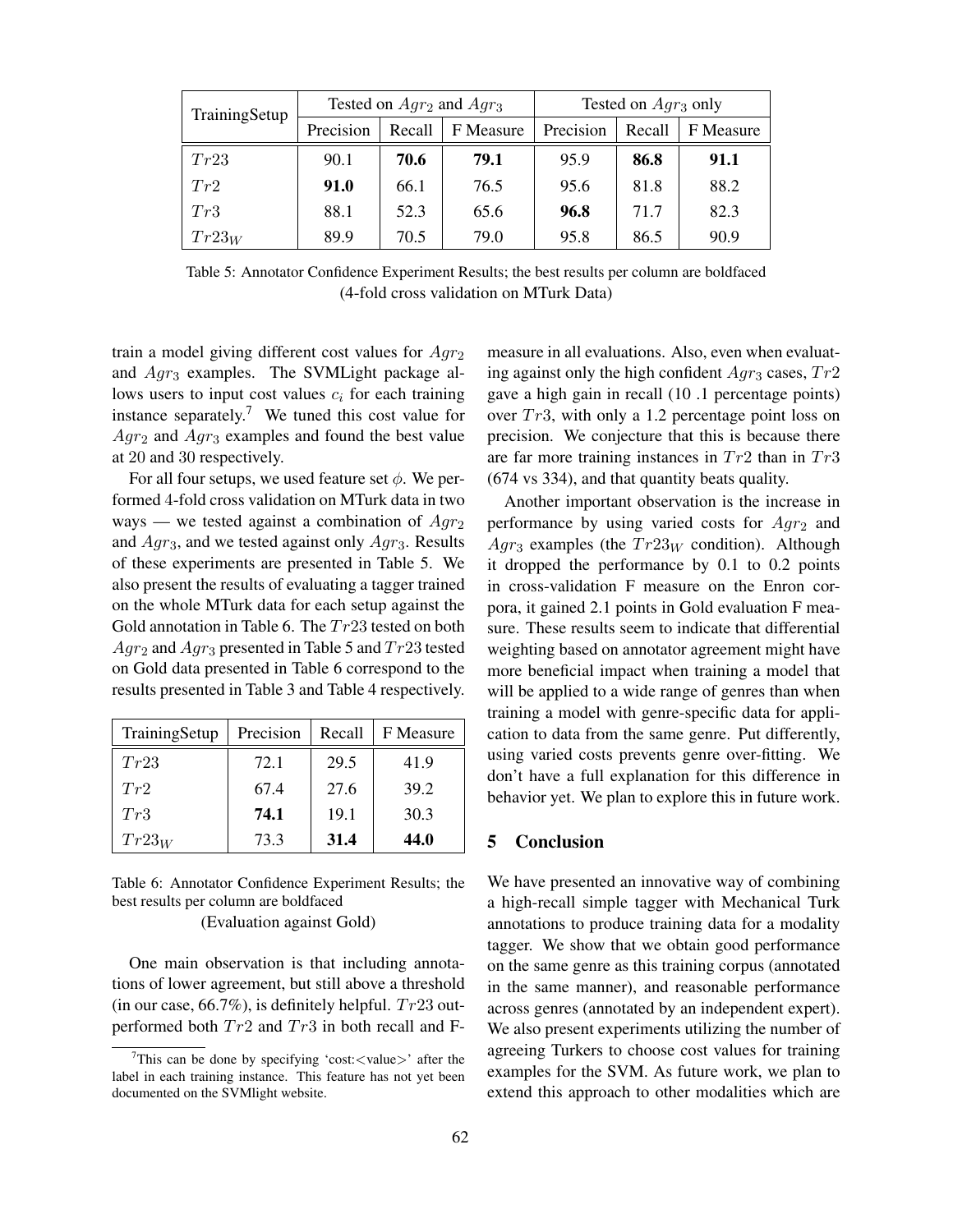not covered in this study.

## 6 Acknowledgments

This work is supported, in part, by the Johns Hopkins Human Language Technology Center of Excellence. Any opinions, findings, and conclusions or recommendations expressed in this material are those of the authors and do not necessarily reflect the views of the sponsor. We thank several anonymous reviewers for their constructive feedback.

#### References

- Emilia Apostolova, Noriko Tomuro, and Dina Demner-Fushman. 2011. Automatic extraction of lexicosyntactic patterns for detection of negation and speculation scopes. In *Proceedings of the 49th Annual Meeting of the Association for Computational Linguistics: Human Language Technologies: short papers - Volume 2*, HLT '11, pages 283–287, Portland, Oregon.
- Eiji Aramaki, Yasuhide Miura, Masatsugu Tonoike, Tomoko Ohkuma, Hiroshi Mashuichi, and Kazuhiko Ohe. 2009. Text2table: Medical text summarization system based on named entity recognition and modality identification. In *Proceedings of the BioNLP 2009 Workshop*, pages 185–192, Boulder, Colorado, June. Association for Computational Linguistics.
- Kathryn Baker, Michael Bloodgood, Bonnie J. Dorr, Nathaniel W. Filardo, Lori S. Levin, and Christine D. Piatko. 2010. A modality lexicon and its use in automatic tagging. In *LREC*.
- Kathryn Baker, Michael Bloodgood, Bonnie J. Dorr, Chris Callison-Burch, Nathaniel W. Filardo, Christine Piatko, Lori Levin, and Scott Miller. 2012. Use of modality and negation in semantically-informed syntactic mt. *Computational Linguistics*, 38(22).
- Roy Bar-Haim, Ido Dagan, Iddo Greental, and Eyal Shnarch. 2007. Semantic inference at the lexicalsyntactic level. In *Proceedings of the 22nd National Conference on Artificial intelligence - Volume 1*, pages 871–876, Vancouver, British Columbia, Canada. AAAI Press.
- Mona Diab, Bonnie Dorr, Lori Levin, Teruko Mitamura, Rebecca Passonneau, Owen Rambow, and Lance Ramshaw. 2009a. *Language Understanding Annotation Corpus*. Linguistic Data Consortium (LDC), USA.
- Mona Diab, Lori Levin, Teruko Mitamura, Owen Rambow, Vinodkumar Prabhakaran, and Weiwei Guo. 2009b. Committed belief annotation and tagging. In

*Proceedings of the Third Linguistic Annotation Workshop*, pages 68–73, Suntec, Singapore, August. Association for Computational Linguistics.

- Richárd Farkas, Veronika Vincze, György Szarvas, György Móra, and János Csirik, editors. 2010. Pro*ceedings of the Fourteenth Conference on Computational Natural Language Learning*. Association for Computational Linguistics, Uppsala, Sweden, July.
- Thorsten Joachims, 1999. *Making large-scale support vector machine learning practical*, pages 169–184. MIT Press, Cambridge, MA, USA.
- Stefan Kaufmann, Cleo Condoravdi, and Valentina Harizanov, 2006. *Formal Approaches to Modality*, pages 72–106. Mouton de Gruyter.
- Angelika Kratzer. 1981. The Notional Category of Modality. In H. J. Eikmeyer and H. Rieser, editors, *Words, Worlds, and Contexts*, pages 38–74. de Gruyter, Berlin.
- Angelika Kratzer. 1991. Modality. In Arnim von Stechow and Dieter Wunderlich, editors, *Semantics: An International Handbook of Contemporary Research*. de Gruyter.
- Taku Kudo and Yuji Matsumoto. 2003. Fast methods for kernel-based text analysis. In *41st Meeting of the Association for Computational Linguistics (ACL'03)*, Sapporo, Japan.
- Marjorie McShane, Sergei Nirenburg, and Ron Zacharsky. 2004. Mood and modality: Out of the theory and into the fray. *Natural Language Engineering*, 19(1):57–89.
- Roser Morante and Walter Daelemans. 2009. Learning the scope of hedge cues in biomedical texts. In *Proceedings of the BioNLP 2009 Workshop*, pages 28– 36, Boulder, Colorado, June. Association for Computational Linguistics.
- Masaki Murata, Kiyotaka Uchimoto, Qing Ma, Toshiyuki Kanamaru, and Hitoshi Isahara. 2005. Analysis of machine translation systems' errors in tense, aspect, and modality. In *Proceedings of the 19th Asia-Pacific Conference on Language, Information and Computation (PACLIC)*, Tapei.
- Rowan Nairn, Cleo Condorovdi, and Lauri Karttunen. 2006. Computing relative polarity for textual inference. In *Proceedings of the International Workshop on Inference in Computational Semantics*, ICoS-5, pages 66–76, Buxton, England.
- M. F. Porter, 1997. *An algorithm for suffix stripping*, pages 313–316. Morgan Kaufmann Publishers Inc., San Francisco, CA, USA.
- Vinodkumar Prabhakaran, Owen Rambow, and Mona Diab. 2010. Automatic committed belief tagging. In *Coling 2010: Posters*, pages 1014–1022, Beijing, China, August. Coling 2010 Organizing Committee.